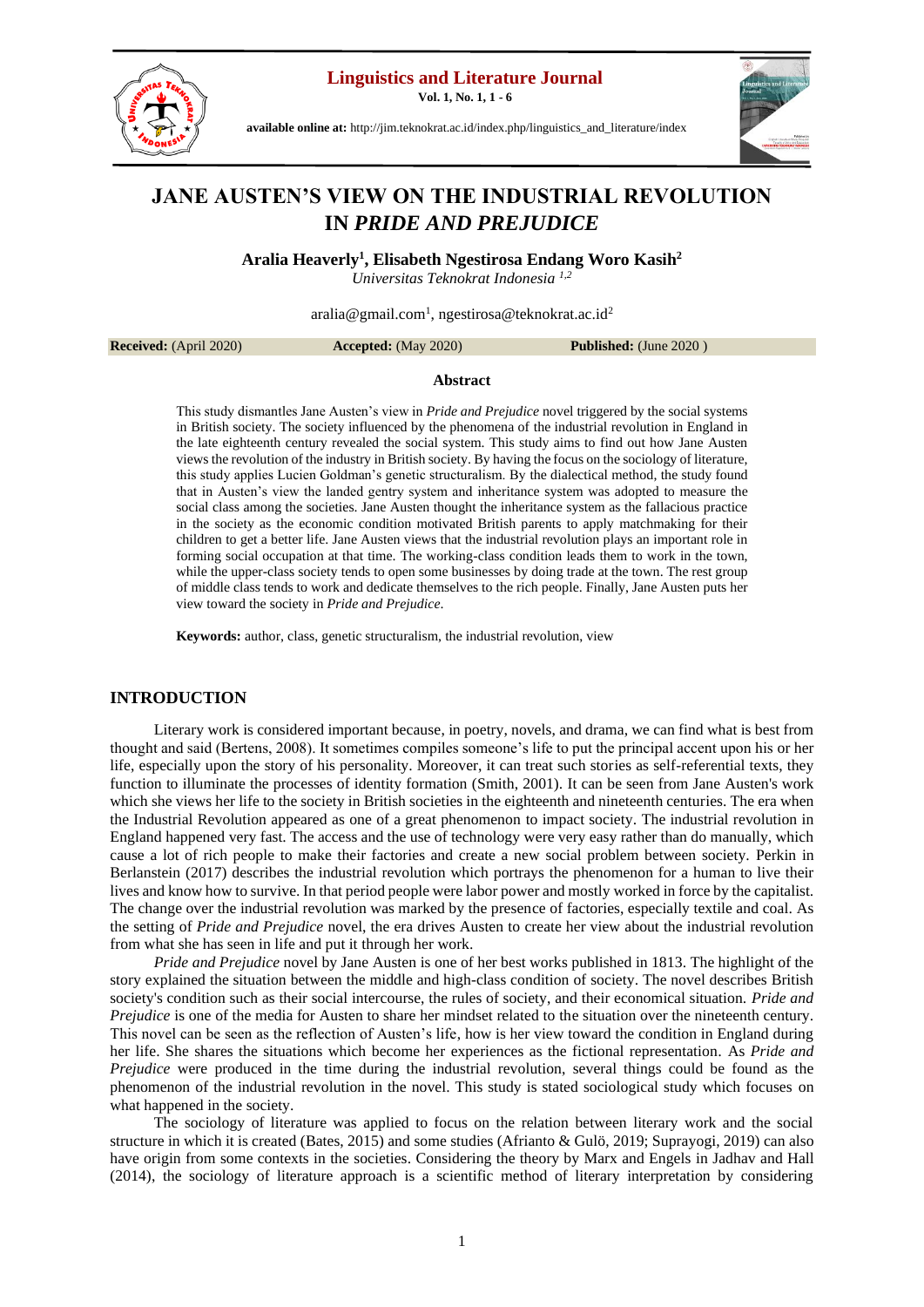economic factors which forming society structure. The analysis in this study is supported by some studies (Arbain 2016; Kristic, 2015). Regarding the novel of *Pride and Prejudice* and genetic structuralism theory, one of the studies highlights the story in the novel as perspective on marriage. In addition, marriage is seen as the perfection of life when husband and wife can live happily ever after. This becomes the reason to find out perfect husband and wife and marriage moves to the central social concern of the society. The other study focuses on the intrinsic elements in *Pride and Prejudice* novel. It describes how the social and internal conflicts appear in the novel.

Those studies reveal that the issue of the industrial revolution in Jane Austen's in *Pride and Prejudice* provides a more specific model of the present study. The study aims to describe the situation within British society and what happened at that time, such as their perspectives and the structure of the society. On the other hand, some previous studies also give information about the author's view analysis and how to analyze a literary work using genetic structuralism theory.

## **METHOD**

This research employed a qualitative one that focuses on understanding or description. One of the qualities of this type of research is its ability to generate the general issue of a phenomenon or event (Aryangga & Nurmaily, 2017). It relies on their judgment, experience, history, social contexts, and constructions of reality to generate new or to enhance existing perceptions of events and conditions in the real world descriptive data (Cooper & White, 2012). The study also applied the descriptive qualitative method as a comprehensive summarization, in everyday terms, of specific events experienced by individuals or groups of individuals (Creswell, 2017). The study applied Lucien Goldman's genetic structuralism. It focuses on the relationship among the structure of the novel and the structure of the society based on the author's view on that (Faruk, 1994: Faruk, 2012). Genetic structuralism is an alternative theory to analyze literary works between historical and sociological phenomenon. In genetic structuralism, the dialectic method focuses on literary text and its cultural coherence (Kardiansyah, 2018) because *"dialectic mirrors the real world"* (Lanuza, 2016). This method is to draw the understanding of the literary work and its correlation with the phenomenon that happened in society, either their economic, political, social, religion, or technology. The dialectic method was applied to find out the correlation of Jane Austen's *Pride and Prejudice* novel with the sociological and historical background that may explain the fact of humanity and world view.

## **FINDINGS AND DISCUSSION**

Due to the presence of the industrial revolution in England over the late eighteenth and nineteenth centuries, the industrial revolution has its role to trigger the social system within British society. There are two systems found in the *Pride and Prejudice* novel by the writers as described in the text below:

#### **Landed Gentry System**

Landed gentry describes as a historical British social class that reflects the higher class of society. Landed gentry is the term used by the society to differ their status based on how much the property (estate, lands) that they have and their income per year. In the eighteenth and nineteenth centuries, the ownership in England was concentrated in the hands of relatively small landed classes. By the capability of owning such land or estates, the people are considered as the landlord and triggered as rich. This term has been implemented by society to measure their wealth among the upper, middle, and lower class of society. Based on that term of British social class, these are the quotations regarding the landed gentry system found in the novel:

"Why my dear, you must know, Mrs. Long says that Netherfield is taken by a young man of large fortune from the north of England; that he came down on Monday in a chaise and four to see the place, and was so much delighted with it, that he agreed with Mr. Morris immediately; that he so takes possession before Michaelmas, and some of his servants are to be in the house by the end of next week." (Austen, 2017: 6)

As a part of history, The Industrial Revolution also takes its part in forming the social system in British society. Landed gentry as the term of upper-class society also can be found in the novel. Jane Austen gives her view toward the system of society by using the diction of "large fortune" to indicate the higher class of society. From the quotation above, it describes a young man who becomes the landowner of Netherfield. Considering the term of landed gentry in England, the upper class is measured by the amount of wealth that they have, it can be from their parents or descent. During the era of The Industrial Revolution, the term of landed gentry can be measured by the wealth of how much estate, land and factories that they have so they could be considered as part of upper-class society. It also can be seen from the quotation below: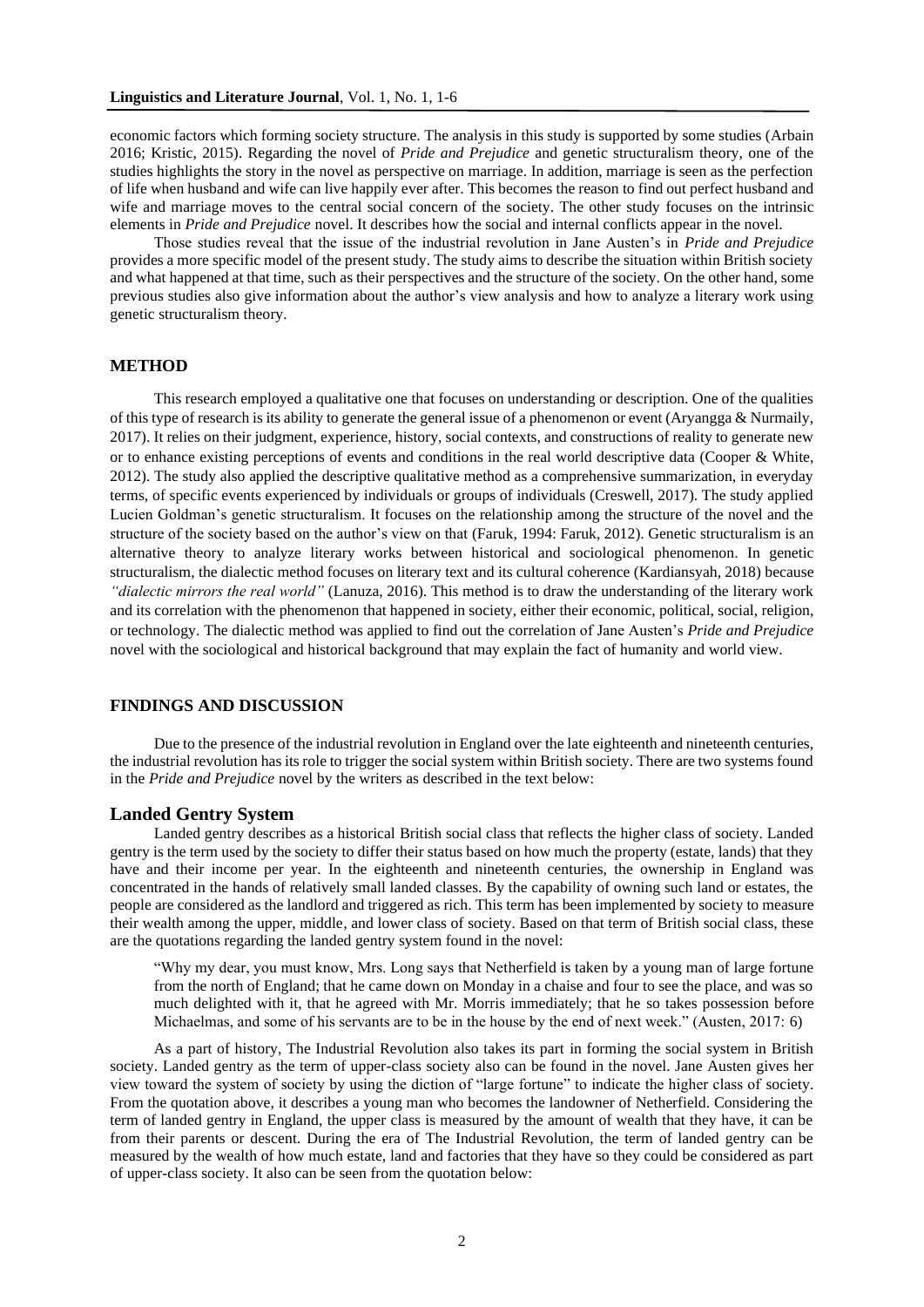"What is his name?" "Bingley." "Is he married or single?" "Oh! Single, my dear, to be sure! A single man of large fortune; four or five thousand a year. What a fine thing for our girls!" (Austen, 2017: 7).

Jane Austen shares her view toward the upper class or the landowner by expressing someone with a large fortune. Those words represented Mr. Bingley as the one who is rich and has a good future. The wealth and the income of someone become the measurement of the social class. Jane Austen views that rich people would have a large fortune for the next years of life. It also can be seen from the quotations below:

They were very fine ladies; not deficient in good humor when they were pleased, nor in the power of making themselves agreeable when they chose it, but proud and conceited. They were rather handsome, had been educated in one of the first private seminaries in town, had a fortune of twenty thousand pounds, were in the habit of spending more than they ought, and of associating with people on rank, and were therefore in every respect entitled to think well of themselves, and meanly of others (Austen, 2017: 22).

"Yes," replied Mr. Wickham; "his estate there is a noble one. A clear ten thousand per annum. You could not have it with a person more capable of giving you certain information on that head than myself, for I have been connected with his family in a particular manner from my infancy" (Austen, 2017; 106).

Both of those quotations successfully represent the landed gentry system in England. Jane Austen shows it through some character. In the first quotation, Austen describes Mr. Bingley as the one who has a large fortune with an income of twenty thousand pounds per year. On the other hand, on the second quotation, she also shows the characterization of the landowner or the upper-class society through the character of Mr. Darcy who represented the nobleman, having the luxury estate with ten thousand pounds per annum for the income.

Thus, the landed gentry system is simply described in *Pride and Prejudice* novel. Jane Austen shows that the landed gentry system is used by the people at that time to differ their social status. The landed gentry system being implemented as the result of the development in the technology era where the people tend to migrate to the town and leave their houses at the village. The result there are lots of rich people take over their lands and mostly the people who have power are owning the lands in most villages. According to Greene (1953) in his paper entitled *Jane Austen and Peerage* stated that during Jane Austen's life she was close to some people who are rich and called the House of Lord. So, because of the existence of those landowners, it gives attention to Austen to create the use of gentry system inside of *Pride and Prejudice* story.

## **Inheritance System**

Wealth is very powerful in every phase of life. Mostly the wealth of family will be given to their descent. The parents will give all of their heritages to their children. In British society, there is an inheritance system used. During the industrialization era, the inheritance system in England is getting worst. For those who only have a daughter with no son, the wealth of their parents is hugely possible to be taken by the brother of their parents or the male heirs from their family because they do believe that man is the great descent to take over the wealth of family. In *Pride and prejudice* novel, Jane Austen portrays the use of inheritance system in the Bennets family and Mr. Collins through these quotations:

Mr. Bennet's property consisted almost entirely in an estate of two thousand a year, which, unfortunately for his daughters, was entailed, in default of heirs male, on a distant relation; and their mother's fortune, though ample for her situation in life, could but I'll supply the deficiency of his. His father had been an attorney in Merryton and had left her four thousand pounds (Austen, 2017: 39).

Mr. Bennet's family represented as a family that has quite good at their economic condition. Despite, the quotation above indicates that in less of a son, Mr. Bennet should give the wealth to Mr. Collins as what British society has implemented this system. In the urgent economic condition during the industrial revolution era, people require extra money to live their life. In this position, Austen reflects her life as a daughter with no brother in her family, she tries to describe that the system used among the society is wrong. The inheritance system during that period is hardly accepted by society. The use of the inheritance system also can be found from the next quotation. Jane Austen represents it through Mr. Collin's character in the quotation below:

Having now a good house and a very sufficient income, he intended to marry; and in seeking a reconciliation with the Longbourn family he had a wife in view, as he meant to choose one of the daughters if he found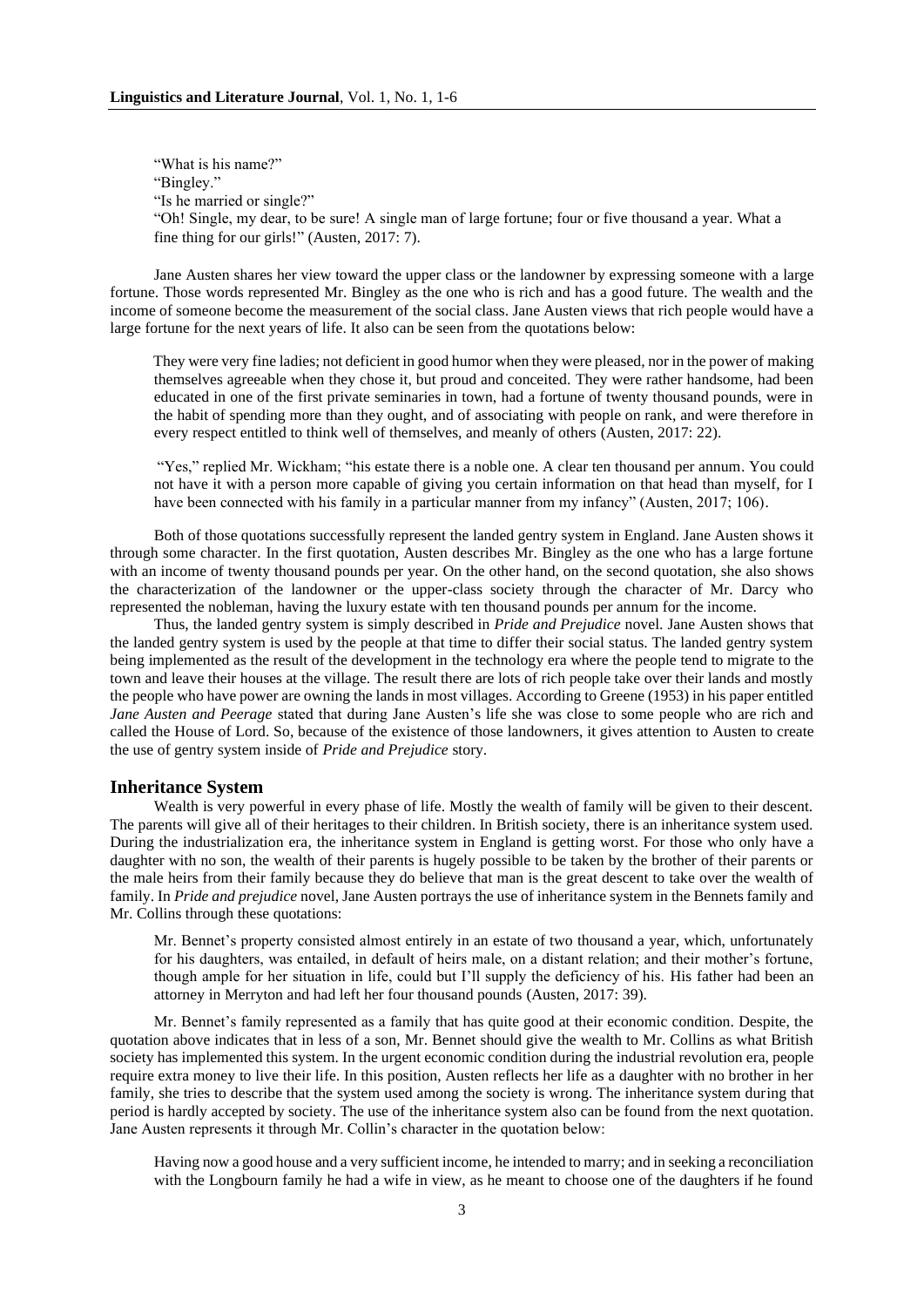them as handsome and amiable as they were represented by common report. This was his plan of amendsof atonement-for inheriting their father estate; and he thought it an excellent one, full of eligibility and suitableness, and excessively generous and disinterested in his part (Austen, 2017: 97).

From the quotation above, in the will of marrying, Mr. Collins plans to use the inheritance system to get one of Mr. Bennet's daughter. The urgency of his economic condition drives him to get his intention of the possession of Mr. Bennet's wealth. Looking at his daughters, Mr. Collins has a will to take one of his daughters as the substitute for their wealth. So, if he could marry one of them, then Mr. Bennet's wealth is saved and will not be taken by Mr. Collins. So, if there is no one of the daughters who wants to marry him, then he will take all of the wealth of Mr. Bennet as his.

## **Industrial Revolution and the Urgency of Marriage**

During the industrial revolution era, most of the society realized the need for marriage especially for those from the middle to lower class society. As Austen witnessed in her era, there are a lot of people who come not only from the nobleman but also from the middle-class society. "Austen may have had a sharply critical mind" (Pittock, 2003) for what happened in England during the eighteenth and nineteenth centuries as she smoothly criticizes the difference of condition between two classes in her novel *Pride and Prejudice*. The need for married status is to lift the economic status in a chaotic period. Due to that issue, the people that time like to do matchmaking over their family or their relations. Matchmaking is the way to unite a man and a girl to be together and ended in a married status. This term is the common term that usually parents use to looking for a partner for their children. During the Industrial Revolution, the economic condition of society for low and middle classes society is in a warning status. They perceived to have additional money to live their life. In Austen's view, marriage and money cannot be separated. Austen (1987: 33) stated in her letter "Marriage is a great improver. As to money, that will come, you may be sure because they cannot do without it". Bennet's family as one family that does not have a son, they have to give all of their wealth to Mr. Bennet's brother if they could not make one of their daughters get married. So, that is the reason why Mrs. Bennet enthusiast introduces their daughters to the owner of Netherfield and hoping that he will get interested in one of them. Here are the quotations about matchmaking found in the novel:

"You are over-scrupulous, surely. I dare say Mr. Bingley will be very glad to see you, and I will send a few lines by you to assure him of my hearty consent to his marrying whichever he chooses of the girls; though I must throw in a good word for my little Lizzy" (Austen, 2017: 7).

The quotation above indicates the matchmaking that Mrs. Bennet does. She tries to introduce her daughter to Mr. Bingley and wishing he will choose one of them. She realizes her family condition is urgent and it results in the action of her to seek someone who has a good fortune to marry her daughters and Mr. Bingley is the best choice for her. The urgency of married to pursue their prosperity is represents by the action of matchmaking that the parents do in the story. Besides Mr. Bennet, other parents do the same thing as seen in the quotation below:

"I honor your circumspection. A fortnight's acquaintance is certainly very little. One cannot know what a man is by the end of a fortnight. But if we do not venture somebody else will; and after all Mrs. Long and her daughters must stand their chance; and, therefore, as she will think it an act of kindness, if you decline the office, I will take it on myself" (Austen, 2017: 10).

The quotation above shows that Mrs. Bennet is not the only one who tried to get her daughters to get into Mr. Bingley's attention. From that quotation, it stated that Mrs. Longbourn also tries to get her daughter into Mr. Bingley by introducing them at some moment. They compete to steal Mr. Bingley's attention to their daughters. This thing happens because they are in the will of increasing their economic status. By marrying Mr. Bingley, their status will be automatically lifted into upper-class society.

The novel sometimes portrays the suffering of the main character through the whole story in the novel (Amelia & Dintasi, 2019). In Austen's life, the matchmaking process during the industrial revolution is a common thing for British society. They like to look for a partner for their child to lift their economic status. Hume (2013) in his writing entitled *Money in Jane Austen* stated that the genteel woman must either have money or marry money. It is related to the possession of Mrs. Bennet that always tries her best to marry their daughters off. The chaos during that period results from the parents works hard to get their children a better life. Jane Austen lived within the society who had the perspective that British parents should marry their daughters to the rich men to lift their economic condition. This is what Austen saw during her lifetime in the late eighteenth century. Braun (2016) stated, "Like her heroines, [Austen] was a woman who chose freedom, knew the value of money, dwelled profusely on the subjects in her novels, and refused to marry without love". Her family's poor economic condition causes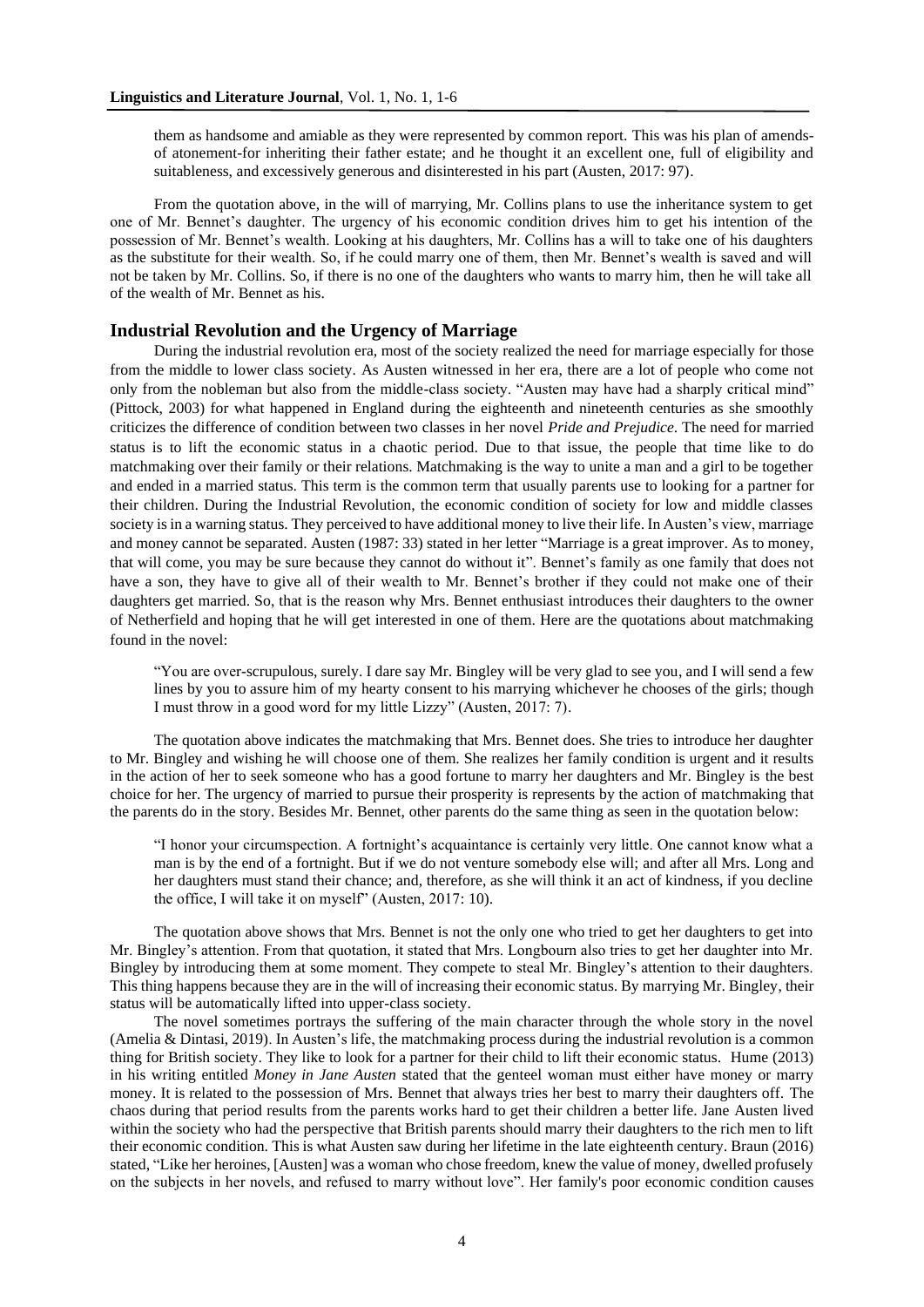their parents to ask her sister, Cassandra, to marry. She is planned to marry her father's relatives, a rich man. This can help the family pursue prosperity by having a rich son in law. The condition drives Jane Austen to share her view toward the matchmaking issue in British society and creates her perspective about marriage. It does not only become a matter of economic status, but it is also about love between married couples.

#### **CONCLUSION**

This study focuses on Jane Austen's view on *Pride and Prejudice* with genetic structuralism theory by Lucien Goldman. The novel finally delineates Austen's view in the Industrial Revolution in England in the eighteenth and nineteenth centuries. Jane Austen thought the inheritance system as the wrong implementation the society. Austen through Elizabeth Bennet who objects Mr. Collins's proposal is her refusal for the system in her era. Second, Jane Austen views that the industrial revolution caused the urgency of early married as she strongly opposed it. The terrific economic condition of society motivated British parents to find a partner for their children to get a better life. Third, Jane Austen views that the industrial revolution plays an important role in forming the social occupation at that time. The terrible of working-class condition leads them to work in the town. The upperclass society tends to open some businesses by doing trade at the town, meanwhile, the middle class of society tends to work and dedicate themselves to the rich people. The study finally results that Jane Austen views her life on the industrial revolution toward the society in *Pride and Prejudice*.

## **REFERENCES**

- Afrianto & Gulö, Ingatan (2019). Revisiting English competence at hotel. *Teknosastik: Jurnal Bahasa dan Sastra*, *17*(1), 35- 39.
- Amelia, Dina & Dintasi, F. D. (2019). Ephebophilia suffered by the main character. *Teknosastik: Jurnal Bahasa dan Sastra*, *15*( 2), 81-86.
- Ahmed, Shokhan Rasool. (2015). The topography of England and Englishness in Jane Austen's *Pride and Prejudice*". *International Journal on Studies in English Language and Literature, 3*(8), 28-36.
- Aryangga, Afri & Nurmaily, Ely. (2017). Women's power and stereotype denial in Pocahontas movie. *Teknosastik: Jurnal Bahasa dan Sastra*, *15*(1), 46-52.
- Austen, J. (2017). *Pride and Prejudice*. Scotts Valley: Createspace Independent Publishing Platform.
- Austen, J. (2009). *Letter of Jane Austen*. New York: Cambridge University Press.
- Bates, R. A. (2015). The sociological perspective. *The Journal of Public and Professional Sociology*, *7*(1), 1–7.
- Berlanstein, L. (2017). *The Industrial Revolution and Work in Nineteenth-Century Europe*. London: Taylor & Francis e-Library.
- Bertens, H. (2018). *Literary Theory.* London: Taylor & Francis e-Library.
- Braun, Carlos Rodríguez. (2017). Piketty misreads Austen. *The Independent Review*, *21*(3), 465-476
- Cooper, K. & White, R. E. (2012). *Qualitative Research in the Post-Modern Era: Contexts of Qualitative Research*. New York: Springer.
- Creswell, J. W. & Creswell, J. D. (2017). *Research Design: Qualitative, Quantitative, and Mixed Methods Approaches*. New York: Sage Publications.
- Faruk, A. (2012). *Metode Penelitian Sastra: Sebuah Penjelasan Awal*. Yogyakarta: Pustaka Pelajar.
- Faruk, A. (1994). *Pengantar Sosiologi Sastra: Dari Strukturalisme Genetik sampai Post Modernisme.* Yogyakarta: Pustaka Pelajar.
- Goldmann, L. (1980). *Essays on Method in the Sociology of Literature*. New York: Telos Press.
- Greene, D. J. (1953). Jane Austen and the Peerage*. Modern Language Association*. *68*(5), 1017-1031.
- Hume, R. D. (2013). Money in Jane Austen. *The Review of English Studies, 64*(264), 289-310.
- Jadhav, A. M. & Hall, J. (2014). The Historical Development of the Sociological Approach to the Study of